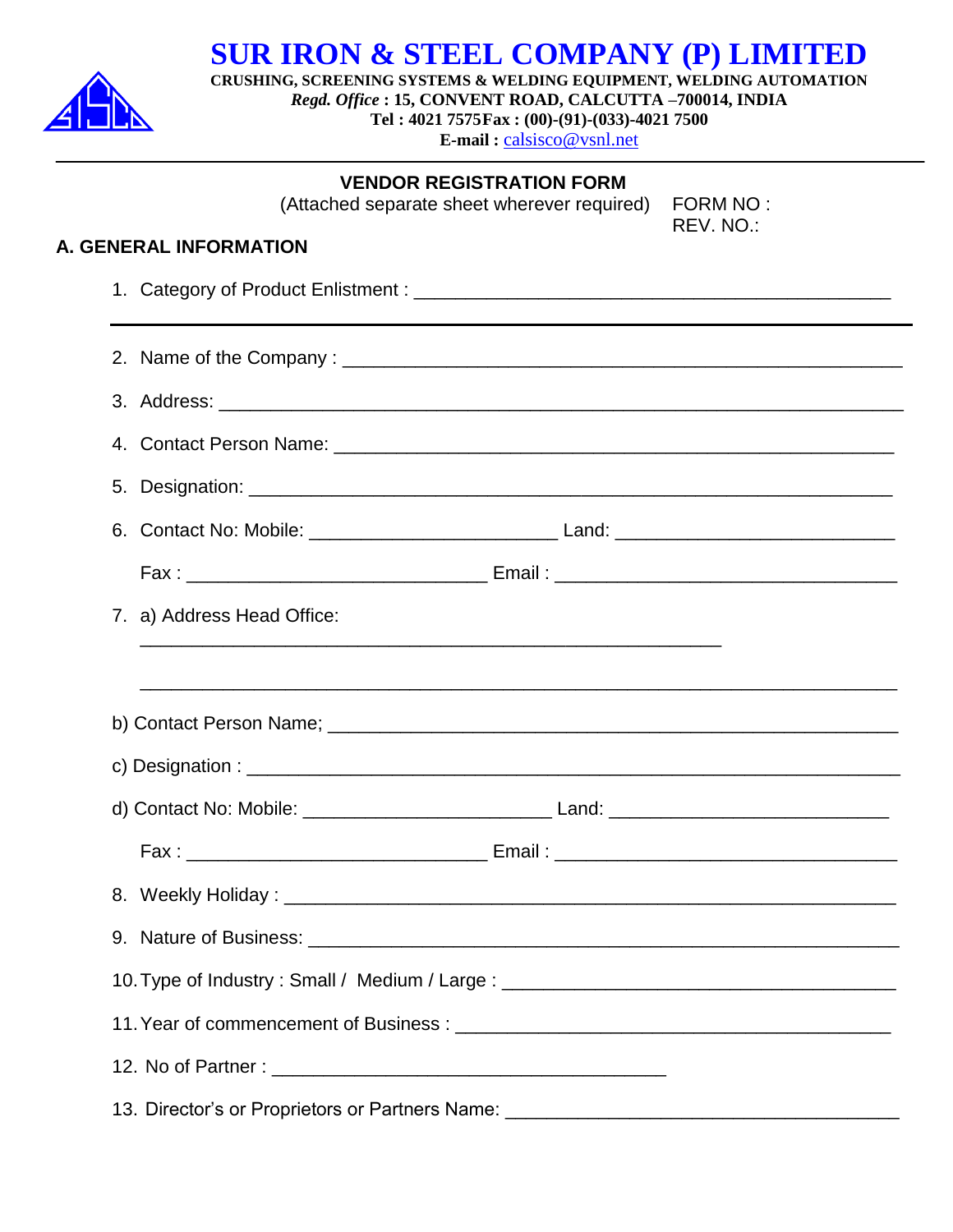|    | a) No of Graduate Engineer: ____________________b) Diploma Engineer: _______________________________ |  |  |  |  |
|----|------------------------------------------------------------------------------------------------------|--|--|--|--|
|    |                                                                                                      |  |  |  |  |
|    |                                                                                                      |  |  |  |  |
|    | g) Programmer cum operator of CNC M/C : ___________ h) Lab Technicians : _____________               |  |  |  |  |
|    | i) Workers :                                                                                         |  |  |  |  |
|    |                                                                                                      |  |  |  |  |
|    |                                                                                                      |  |  |  |  |
|    |                                                                                                      |  |  |  |  |
|    |                                                                                                      |  |  |  |  |
|    | <b>COMMERCIAL</b>                                                                                    |  |  |  |  |
|    |                                                                                                      |  |  |  |  |
|    |                                                                                                      |  |  |  |  |
|    |                                                                                                      |  |  |  |  |
|    |                                                                                                      |  |  |  |  |
|    | <b>LAND &amp; BUILDING</b>                                                                           |  |  |  |  |
|    |                                                                                                      |  |  |  |  |
|    |                                                                                                      |  |  |  |  |
| 3. |                                                                                                      |  |  |  |  |
|    |                                                                                                      |  |  |  |  |
|    |                                                                                                      |  |  |  |  |
|    |                                                                                                      |  |  |  |  |
|    |                                                                                                      |  |  |  |  |
|    | 8. Details Materials Handling Systems: (type & capacity) _______________________                     |  |  |  |  |
|    |                                                                                                      |  |  |  |  |

**B.** 

**C. LAND & BUILDING**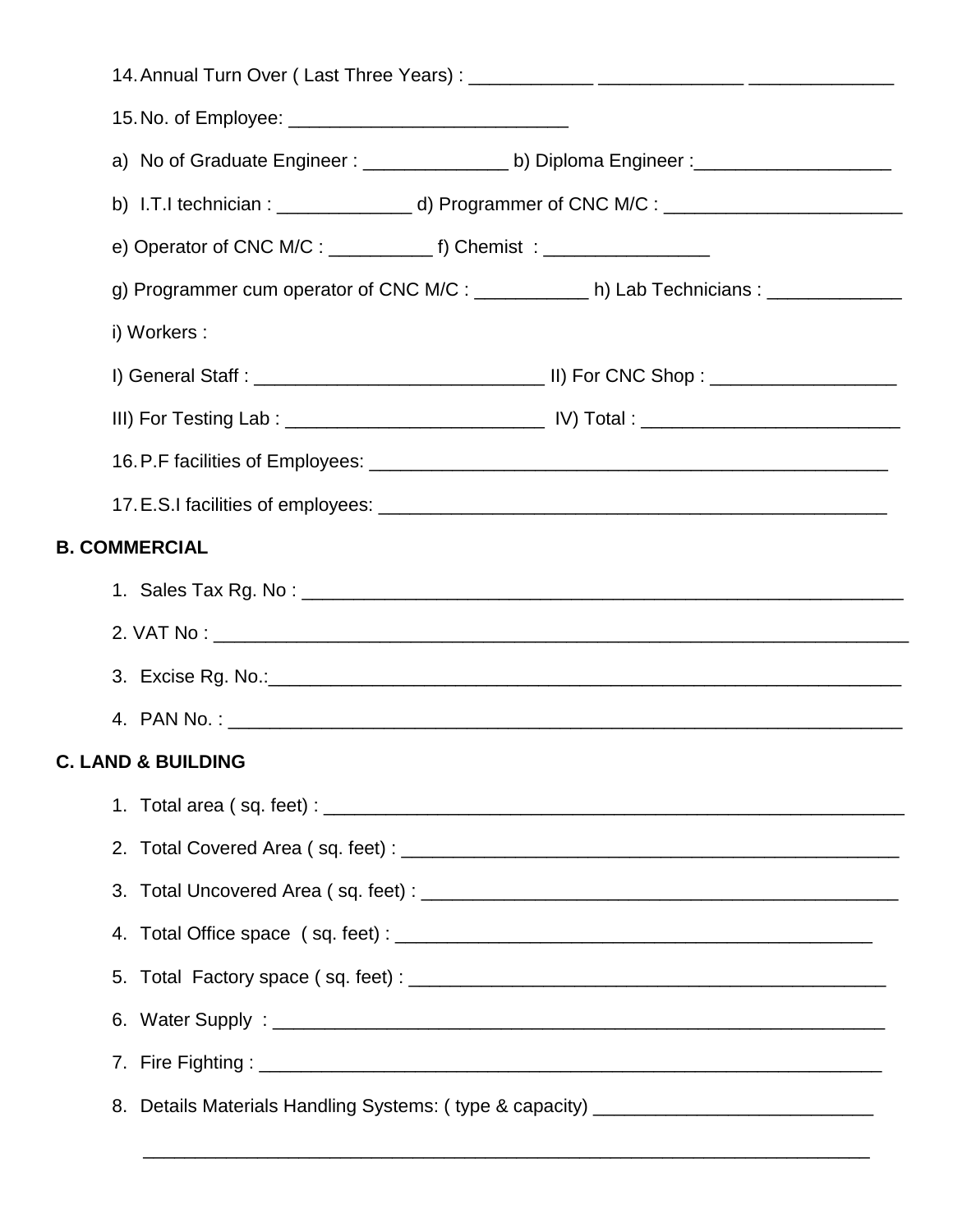# **D. TRADERS, DEALERS, DISTRIBUTORS:**

| 2. Whether original dealer, buyers or importers: _______________________________                    |
|-----------------------------------------------------------------------------------------------------|
| 3. Name of the "Brand" or Original Suppliers: __________________________________                    |
| 4. Certificate of approval from original supplier to be attached : ________________________________ |
|                                                                                                     |
| 6. Testing or Inspection facilities are available from original suppliers (if Reqd.) : ___________  |
| <b>E. FOR CASTING SUPPLIERS:</b>                                                                    |
|                                                                                                     |
| 2. Max Capacity of Single Pic. (Weight and Size): ______________________________                    |
|                                                                                                     |
|                                                                                                     |
|                                                                                                     |
|                                                                                                     |
|                                                                                                     |
|                                                                                                     |
|                                                                                                     |
|                                                                                                     |
|                                                                                                     |
|                                                                                                     |
|                                                                                                     |
|                                                                                                     |
| 15. Do you mfg by your own drawing and design : ________________________________                    |
| 16. Mention the name and use of your own product : _____________________________                    |
|                                                                                                     |
|                                                                                                     |

17. Attach your customer list along with their components name : \_\_\_\_\_\_\_\_\_\_\_\_\_\_\_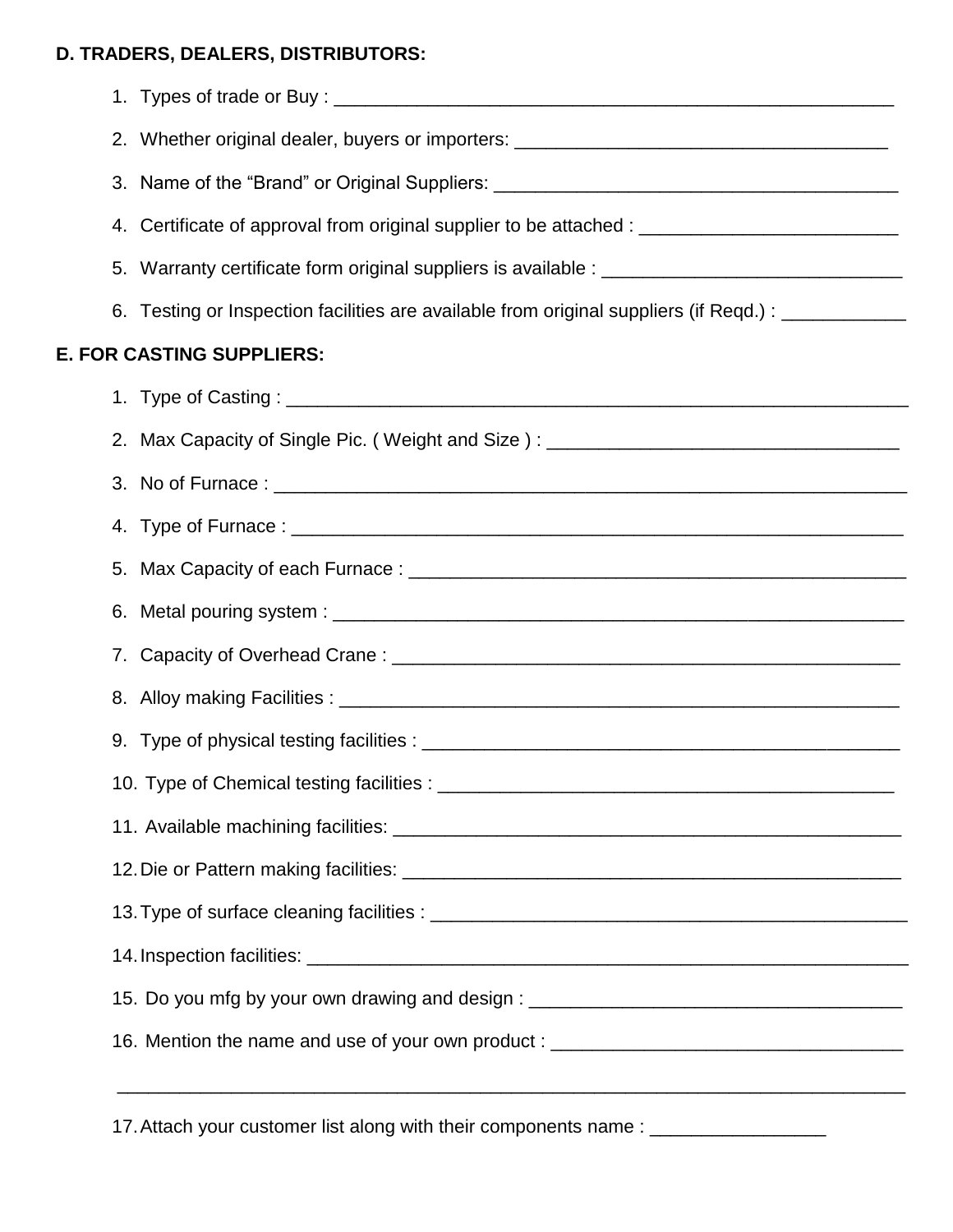## **F. FOR FORGING SUPPLIERS:**

|                                                                                   | 2. Max Capacity of mfg.(max dia, Weight and length):____________________________                    |  |  |  |  |
|-----------------------------------------------------------------------------------|-----------------------------------------------------------------------------------------------------|--|--|--|--|
|                                                                                   |                                                                                                     |  |  |  |  |
|                                                                                   |                                                                                                     |  |  |  |  |
|                                                                                   |                                                                                                     |  |  |  |  |
| 6.                                                                                |                                                                                                     |  |  |  |  |
|                                                                                   |                                                                                                     |  |  |  |  |
|                                                                                   |                                                                                                     |  |  |  |  |
| 9.                                                                                |                                                                                                     |  |  |  |  |
|                                                                                   |                                                                                                     |  |  |  |  |
|                                                                                   |                                                                                                     |  |  |  |  |
|                                                                                   |                                                                                                     |  |  |  |  |
|                                                                                   |                                                                                                     |  |  |  |  |
|                                                                                   | 14. Types of annealing and normalizing bath: ___________________________________                    |  |  |  |  |
|                                                                                   | 15. Attach your customer list along with their components name: ________________                    |  |  |  |  |
|                                                                                   | <b>G. FOR MACHINING SUPPLIER:</b>                                                                   |  |  |  |  |
|                                                                                   | 2. Do you have any jig or fixture making facilities : (mention in details) : ______________________ |  |  |  |  |
|                                                                                   | ,我们也不能在这里的时候,我们也不能在这里的时候,我们也不能在这里的时候,我们也不能会不能在这里的时候,我们也不能会不能会不能会不能会不能会不能会不能会不能会不                    |  |  |  |  |
|                                                                                   | 4. Do you have any surface treatment facilities : _______________________________                   |  |  |  |  |
| 5. Mention types of surface treatment facilities: _______________________________ |                                                                                                     |  |  |  |  |
|                                                                                   |                                                                                                     |  |  |  |  |
|                                                                                   | 7. Attach your customer list along with their components name : _______________________             |  |  |  |  |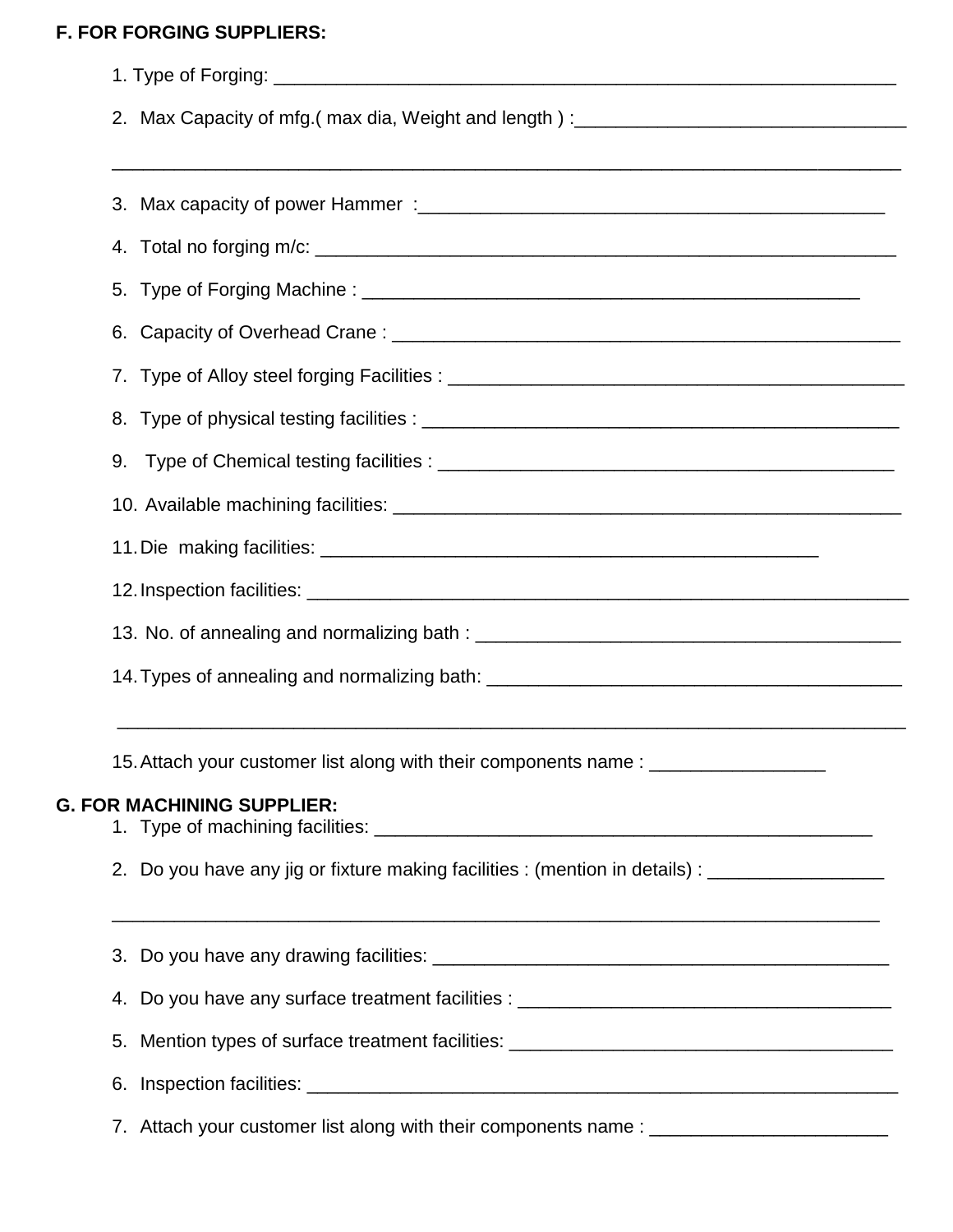# **8. List of Machines :**

| Sno | Name of the M/C | Mfg. | Size | Accuracy | Qty. |
|-----|-----------------|------|------|----------|------|
|     |                 |      |      |          |      |
|     |                 |      |      |          |      |
|     |                 |      |      |          |      |
|     |                 |      |      |          |      |
|     |                 |      |      |          |      |
|     |                 |      |      |          |      |
|     |                 |      |      |          |      |
|     |                 |      |      |          |      |
|     |                 |      |      |          |      |
|     |                 |      |      |          |      |
|     |                 |      |      |          |      |
|     |                 |      |      |          |      |
|     |                 |      |      |          |      |
|     |                 |      |      |          |      |
|     |                 |      |      |          |      |
|     |                 |      |      |          |      |
|     |                 |      |      |          |      |
|     |                 |      |      |          |      |
|     |                 |      |      |          |      |
|     |                 |      |      |          |      |
|     |                 |      |      |          |      |
|     |                 |      |      |          |      |
|     |                 |      |      |          |      |
|     |                 |      |      |          |      |
|     |                 |      |      |          |      |
|     |                 |      |      |          |      |
|     |                 |      |      |          |      |
|     |                 |      |      |          |      |
|     |                 |      |      |          |      |
|     |                 |      |      |          |      |
|     |                 |      |      |          |      |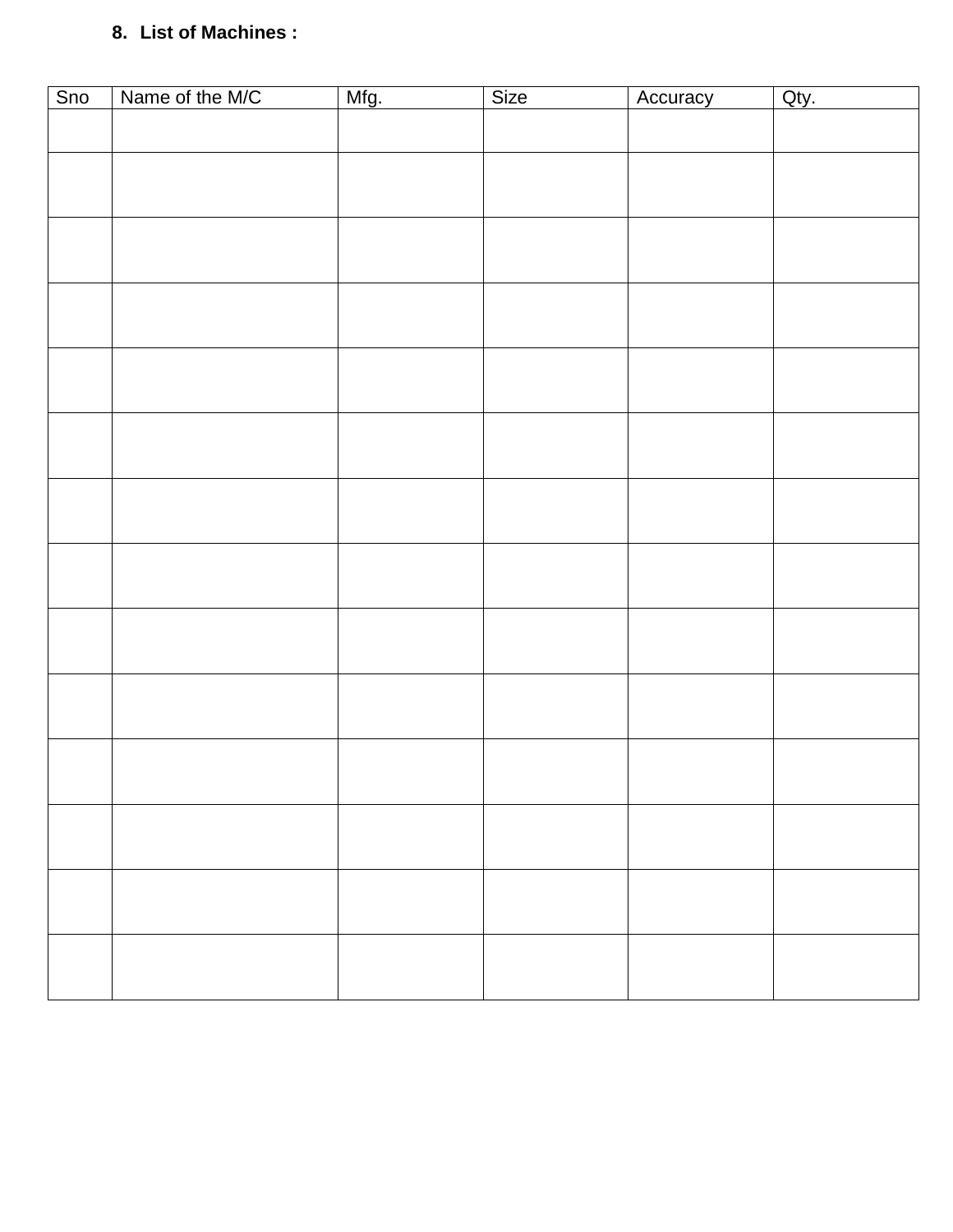# **H. List Of Instruments:**

| Sno | Name of the Instrument | Mfg. | Accuracy | Range | Calibrated on | Calibrated<br>due on |
|-----|------------------------|------|----------|-------|---------------|----------------------|
|     |                        |      |          |       |               |                      |
|     |                        |      |          |       |               |                      |
|     |                        |      |          |       |               |                      |
|     |                        |      |          |       |               |                      |
|     |                        |      |          |       |               |                      |
|     |                        |      |          |       |               |                      |
|     |                        |      |          |       |               |                      |
|     |                        |      |          |       |               |                      |
|     |                        |      |          |       |               |                      |
|     |                        |      |          |       |               |                      |
|     |                        |      |          |       |               |                      |
|     |                        |      |          |       |               |                      |
|     |                        |      |          |       |               |                      |
|     |                        |      |          |       |               |                      |
|     |                        |      |          |       |               |                      |
|     |                        |      |          |       |               |                      |
|     |                        |      |          |       |               |                      |
|     |                        |      |          |       |               |                      |
|     |                        |      |          |       |               |                      |
|     |                        |      |          |       |               |                      |
|     |                        |      |          |       |               |                      |
|     |                        |      |          |       |               |                      |
|     |                        |      |          |       |               |                      |